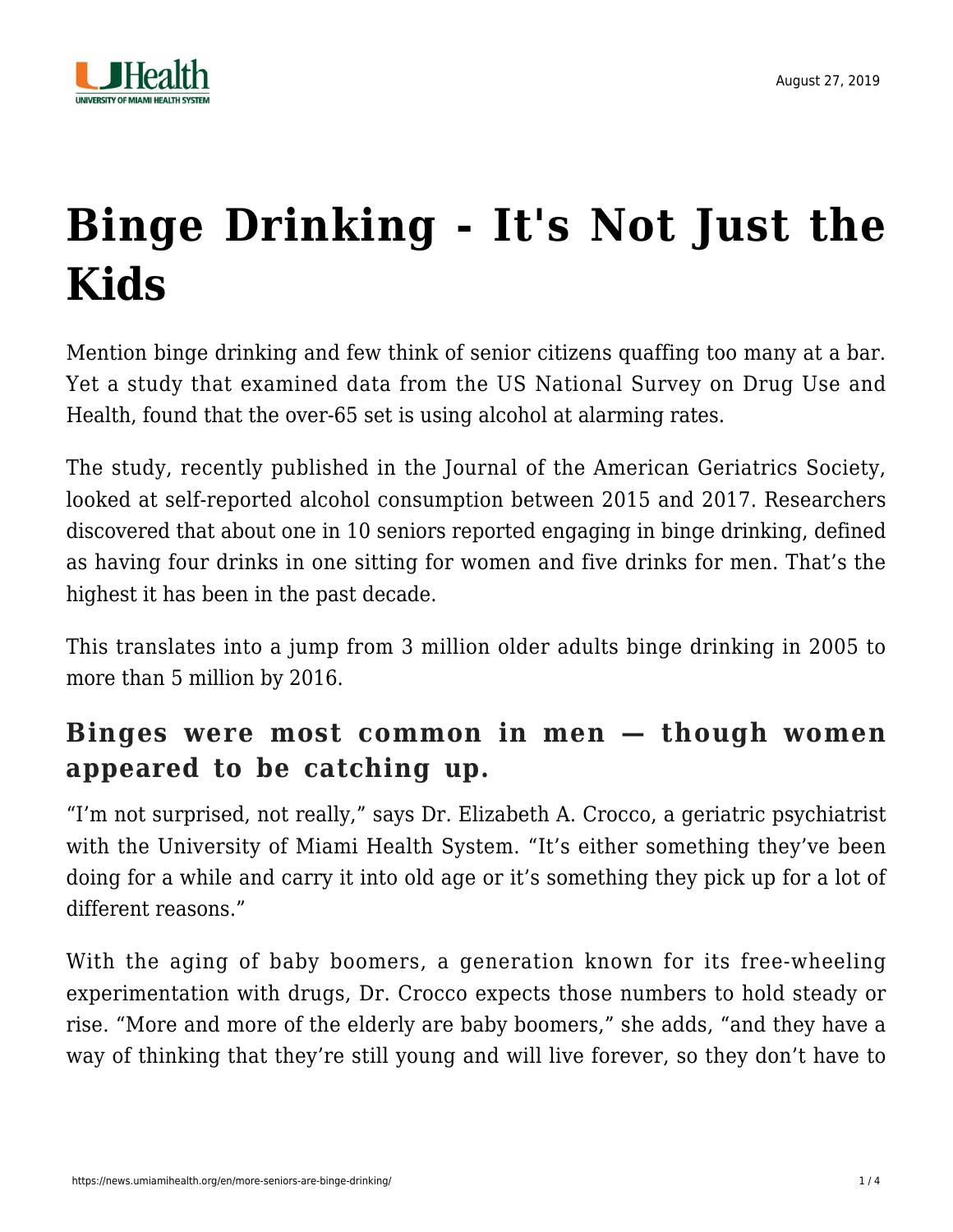

worry about the consequences."

Yet, the consequences can be serious, particularly for older adults who don't metabolize alcohol in the same way they once did. "We become more sensitive to alcohol as we get older," Dr. Crocco explains. "Your body simply doesn't get rid of it as well."

While a single incident of binge drinking might not affect your liver, drinking a lot over several months or years can tax not only that organ but the rest of your body. Over time [alcohol use](https://news.umiamihealth.org/en/making-sense-of-alcohol-studies/) can lead to cancer, brain damage and immune system disorders. It also worsens health conditions like high blood pressure, ulcers, diabetes, osteoporosis and mood disorders.

### **Because drinking can impair judgment, coordination and reaction time, the risk of car crashes and falls also increases.**

This is particularly worrisome for older adults. "Too much [alcohol] can lead to falls," Dr. Crocco says, "and that's a huge problem for seniors who already have an issue with balance."

She points out that the likelihood of broken bones from such a fall is high because older people have thinner bones. Studies also have shown that hip fractures among this demographic increase with alcohol use.

In addition, alcohol can worsen existing chronic diseases, such as hypertension and diabetes. (About 80 percent of older adults have at least one chronic condition, according to the National Council on Aging.) It also interferes with certain medications as well, including aspirin, blood thinners, sedatives and pain, cold and allergy medicines. Considering that many seniors are on at least one medication and probably more, "the interaction can be very dangerous," Dr. Crocco says.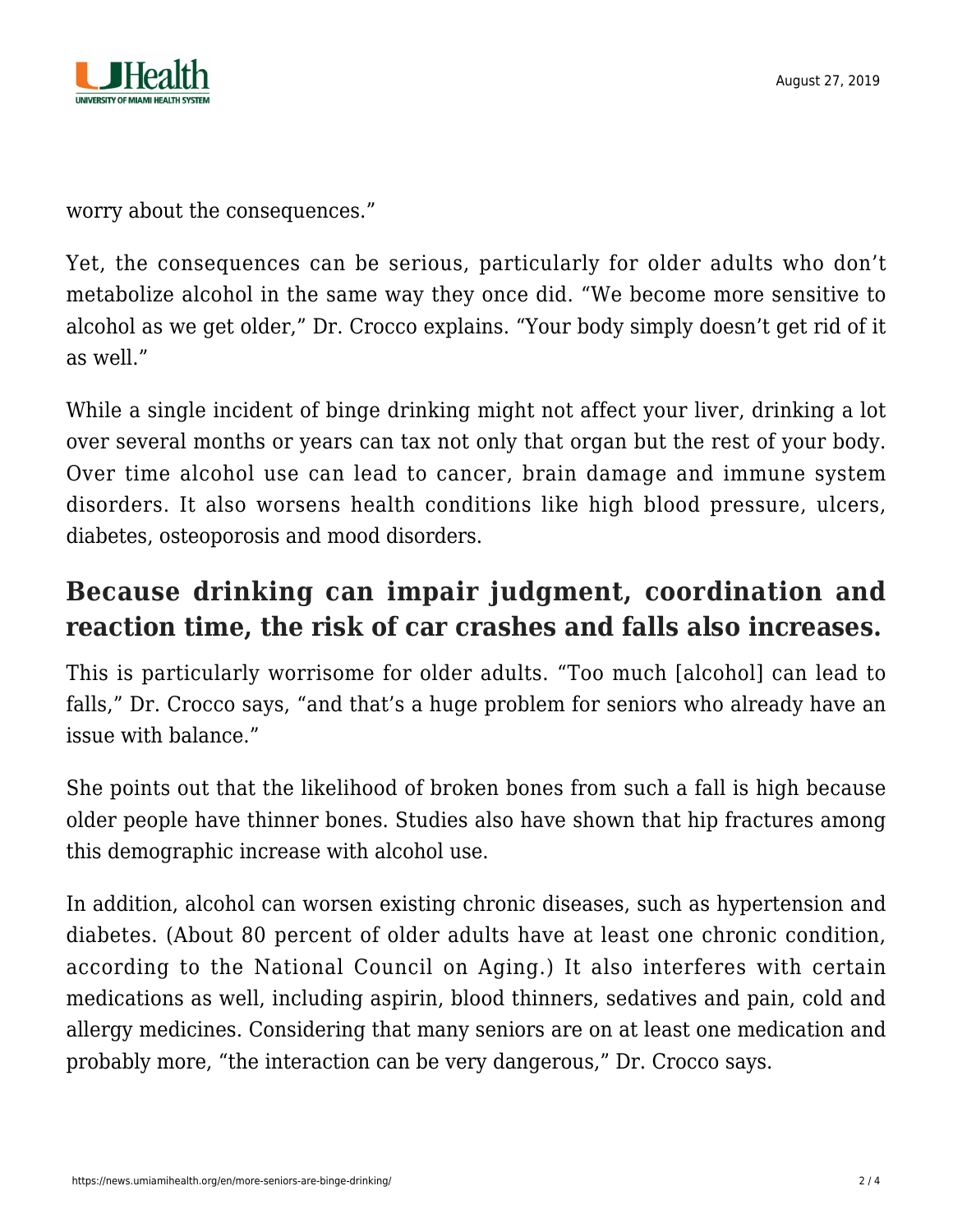

Though the study does not examine why older adults are binge drinking, she has her own educated theories. Alcohol, she explains, "is legal, acceptable, and readily available everywhere. There's also a social aspect to drinking, which is true for young people and old." What's more, loneliness is a big problem among the elderly and feeling isolated may encourage people to over-indulge.

## **Like many healthcare providers, she suggests primary doctors screen for alcohol use by posing unobtrusive questions during regular visits.**

Friends, spouses and adult children should also look out for unusual behaviors, such as frequent falls, isolation, secretive behavior and lifestyle changes.

"If you suspect anything, you should talk to the person straight on," she says. "Point out the behaviors that lead you to believe there's a problem." Asking the primary care doctor or another physician to intervene might also be beneficial.

Dr. Crocco warns, however, that getting a person to seek help will be difficult. "They can be extremely, extremely resistant, even when they know they have a problem," she adds. "They believe they've been adults for a long, long time and they don't want anyone telling them what to do."